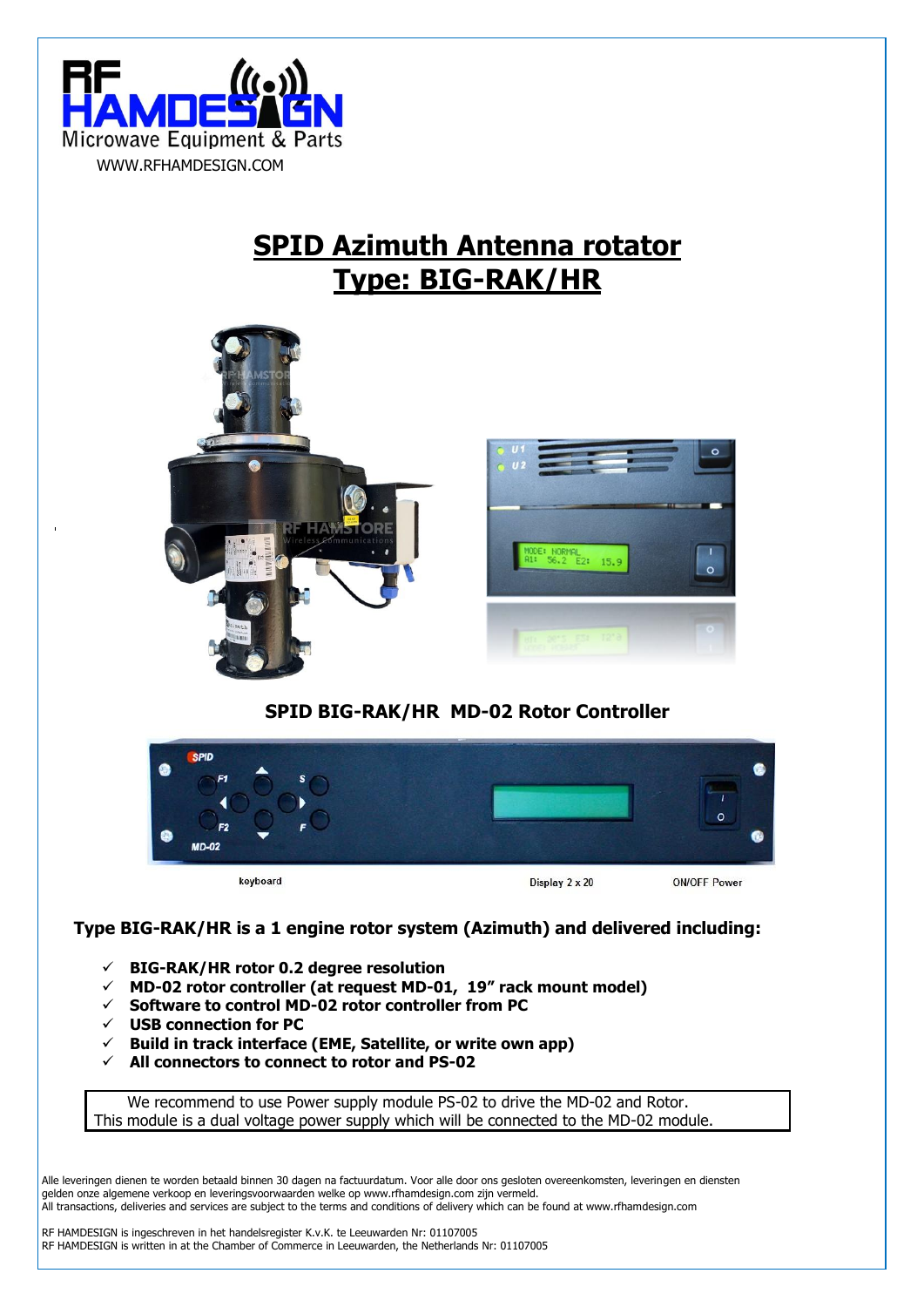## **Short summary specifications:**

Type BIG-RAK/HR is configured with a electronic sensor in order to indicate the position of **Azimuth with a resolution of 0.2 degree** (transmission is 0,125 degree on impulse)

The MD-02 rotor controller has a build in backlight Display which shows Azimuth real time at 0.2 degree resolution. This means the rotor can also be used as a stand-alone configuration and the Azimuth engine can be moved using the arrow buttons at the front.

Also can be the menu be entered and changes can be made to all available functions.

**Note:** The MD-02 controller can handle 2 rotor systems, this means you can drive 2 pcs Azimuth or Azimuth & Elevation or 2 Elevation rotators at the same time !

Build in the MD-02 rotor controller is also a track interface which will be connected through USB (Win XP….Win 7, 8) USB Driver is available and ready for download at our /HR support page. (/HR = High Resolution)

Lot's of new functions are available now and can be configured by the user through MD01dde.exe PC interface: PID MD-01

MD-01 Interface (Picture right) can be used to control the AZ & EL rotor by Personal Computer.

One of the most used track program Orbitron is integrated to select easy. (more info at the SPID /HR support page)



#### **More available functions:**

- $\checkmark$  Most used and special function is the integrated function: Soft Start and Soft Stop ! Soft start and stop has available a 3 step Delay time and a 3 step acceleration time. Both Delay and acceleration can be set by the user step by step. This function is very helpful for large dishes
- ✓ Firmware update free of charge
- $\checkmark$  Short way function for Satellite track
- ✓ USB controlled
- $\checkmark$  Mouse option: control AZ movement by a mouse connected to MD-02
- $\checkmark$  Minimum and maximum angle free adjustable for Azimuth
- $\checkmark$  Write your own protocol and/or PC application (protocol available for download)
- $\checkmark$  Ethernet module option (ready to build in)
- $\checkmark$  Build in 19" rack system
- ✓ Free of charge software update available at our High Resolution support page (need password to acces)
- Track software supported: Orbitron and PST rotor (more will be available)
- ✓ MD-01 Rotor Controller can emulate all Yaesu rotor drivers !

Alle leveringen dienen te worden betaald binnen 30 dagen na factuurdatum. Voor alle door ons gesloten overeenkomsten, leveringen en diensten gelden onze algemene verkoop en leveringsvoorwaarden welke op www.rfhamdesign.com zijn vermeld. All transactions, deliveries and services are subject to the terms and conditions of delivery which can be found at www.rfhamdesign.com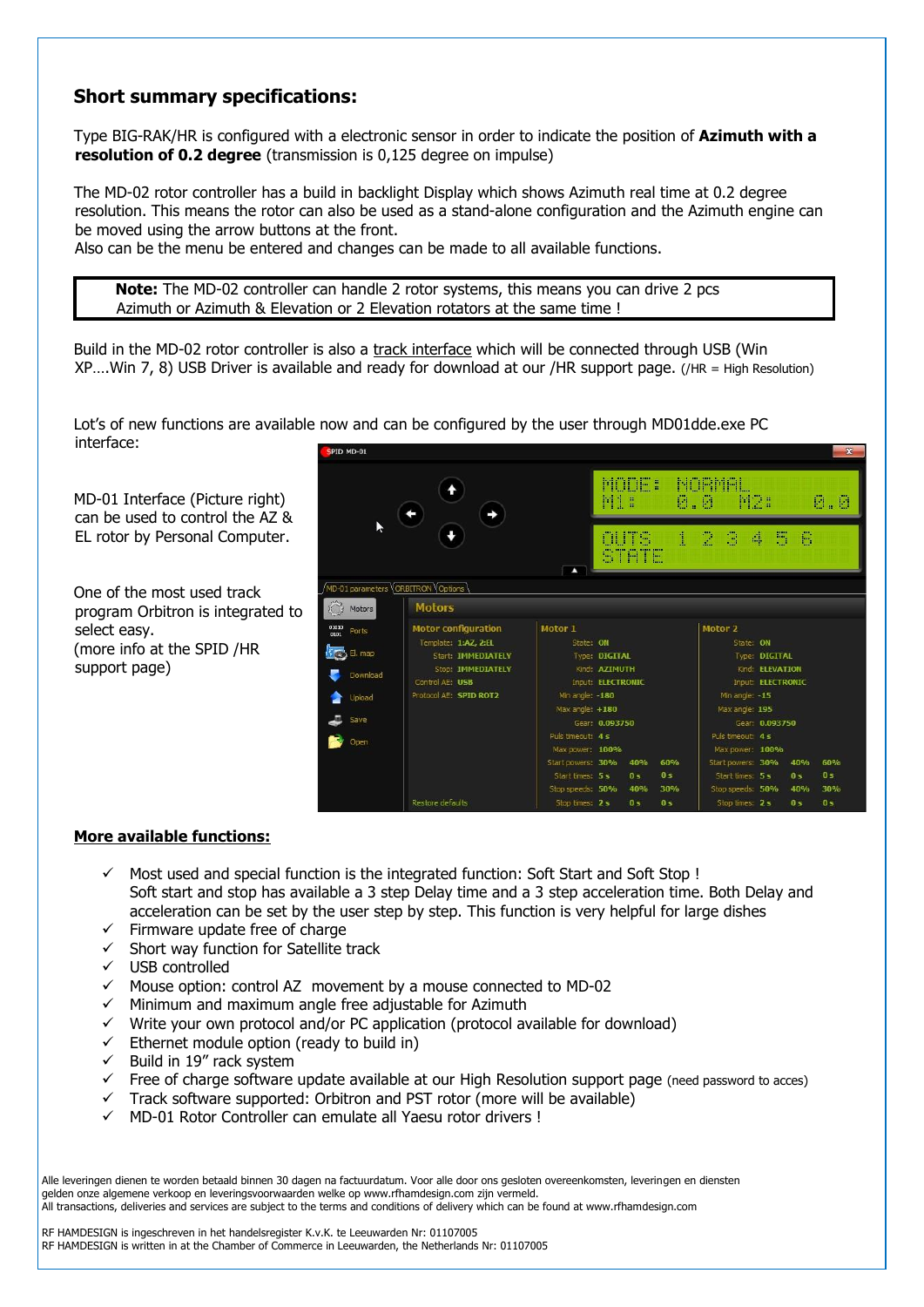### **MD-02 Rotor Controller in spotlight**



| Specifications Rotor Controller, type MD-02 |                                                                                 |  |  |
|---------------------------------------------|---------------------------------------------------------------------------------|--|--|
| Supply voltage input                        | 13.8 and 24 volt                                                                |  |  |
| Current consumption                         | 618A                                                                            |  |  |
| Supplied with                               | build in PC track interface (USB), MD01dde.exe controlling software, connectors |  |  |
| <b>Dimensions</b>                           | Desk top housing (386x310x70mm)                                                 |  |  |
| Weight:                                     | 1.9 Kg                                                                          |  |  |
| Case                                        | Aluminium / steel                                                               |  |  |
| Environment                                 | Ground / Mobile Sheltered                                                       |  |  |
| <b>MTBF</b>                                 | 15000 hours @ -5 to +40°C                                                       |  |  |
| Display                                     | 2* 4 digit (green)                                                              |  |  |

Alle leveringen dienen te worden betaald binnen 30 dagen na factuurdatum. Voor alle door ons gesloten overeenkomsten, leveringen en diensten gelden onze algemene verkoop en leveringsvoorwaarden welke op www.rfhamdesign.com zijn vermeld. All transactions, deliveries and services are subject to the terms and conditions of delivery which can be found at www.rfhamdesign.com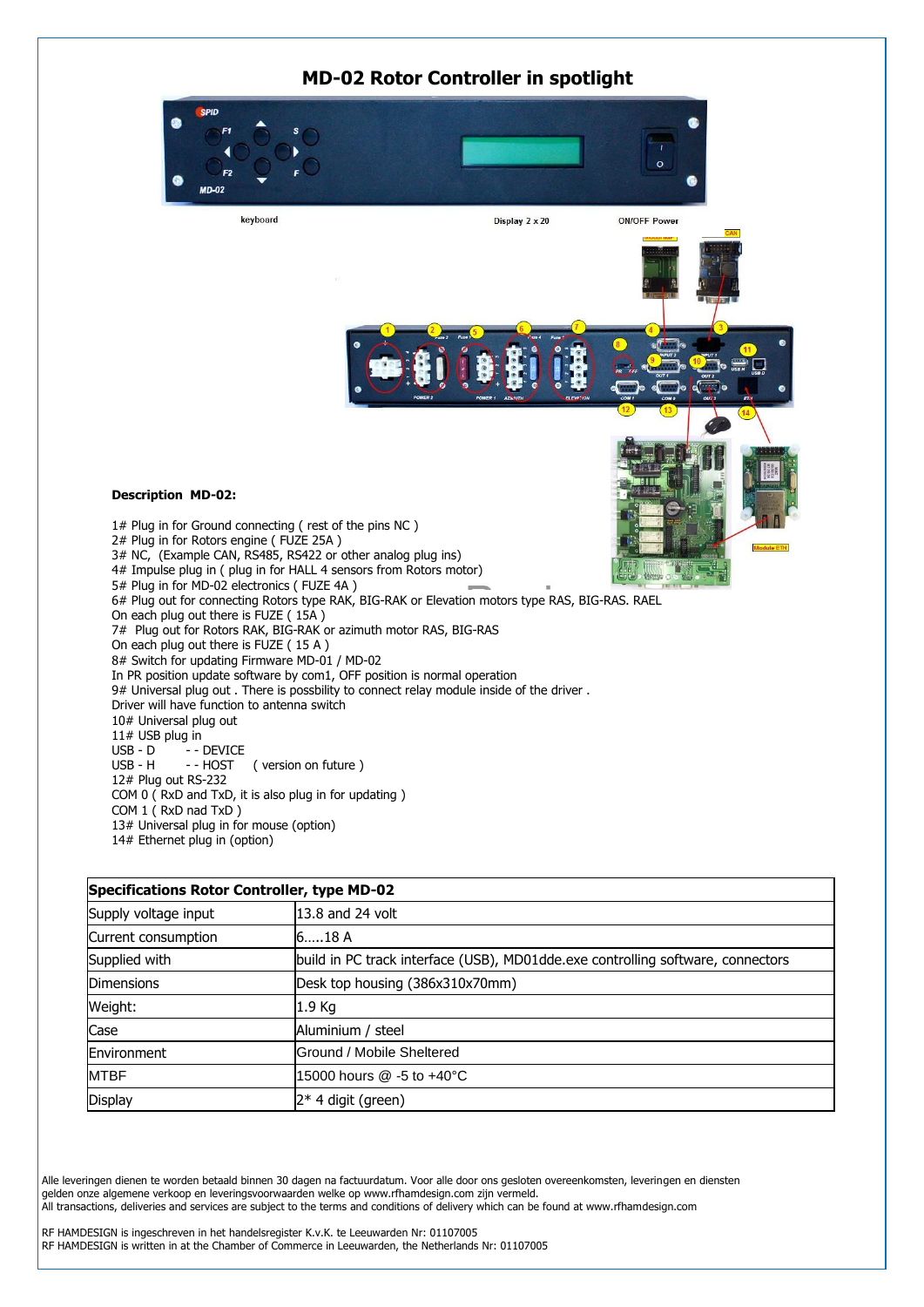# **SPID BIG-RAK/HR Azimuth Rotor**



| Specifications:<br>SPID BIG-RAK/HR Az Rotator | BIG-RAK/HR                                                        |
|-----------------------------------------------|-------------------------------------------------------------------|
| Turning torque in-lbs/Nm                      | 4027 in lb/ 455 Nm                                                |
| Brake Torque in lbs/Nm                        | 24,000 in lb/ 2,712 Nm                                            |
| Brake Construction                            | Double Worm Gears                                                 |
| Vertical Load Ibs/Kg                          | >700 lbs/318 Kg                                                   |
| Rotation Speed in Degree AZ                   | 3.7 degree / sec (standard PSU PS-02)<br>Option: 3.0 degree / sec |
| Resolution                                    | 0.2 degree                                                        |
| Rotation Range AZ                             | 360 degree                                                        |
| Weight lbs / Mass Kg                          | 31 lbs/14 Kg                                                      |
| <b>Position Sensor</b>                        | <b>HALL Sensors</b>                                               |
| Mast size inches/mm Bottom mount              | 2.67717 inch / 68 mm                                              |
| Mast size inches/mm Top mount                 | 2.67717 inch / 68 mm                                              |
| <b>IEnvironment</b>                           | Ground / Mobile free air and / or Sheltered                       |
| <b>MTBF</b>                                   | 12500 hours @ -20 to +55°C                                        |
| Control cable Engine                          | 2-core / 1.5mm2                                                   |
| Control cable Sensors                         | 4-core / 0.2mm2                                                   |

Alle leveringen dienen te worden betaald binnen 30 dagen na factuurdatum. Voor alle door ons gesloten overeenkomsten, leveringen en diensten gelden onze algemene verkoop en leveringsvoorwaarden welke op www.rfhamdesign.com zijn vermeld. All transactions, deliveries and services are subject to the terms and conditions of delivery which can be found at www.rfhamdesign.com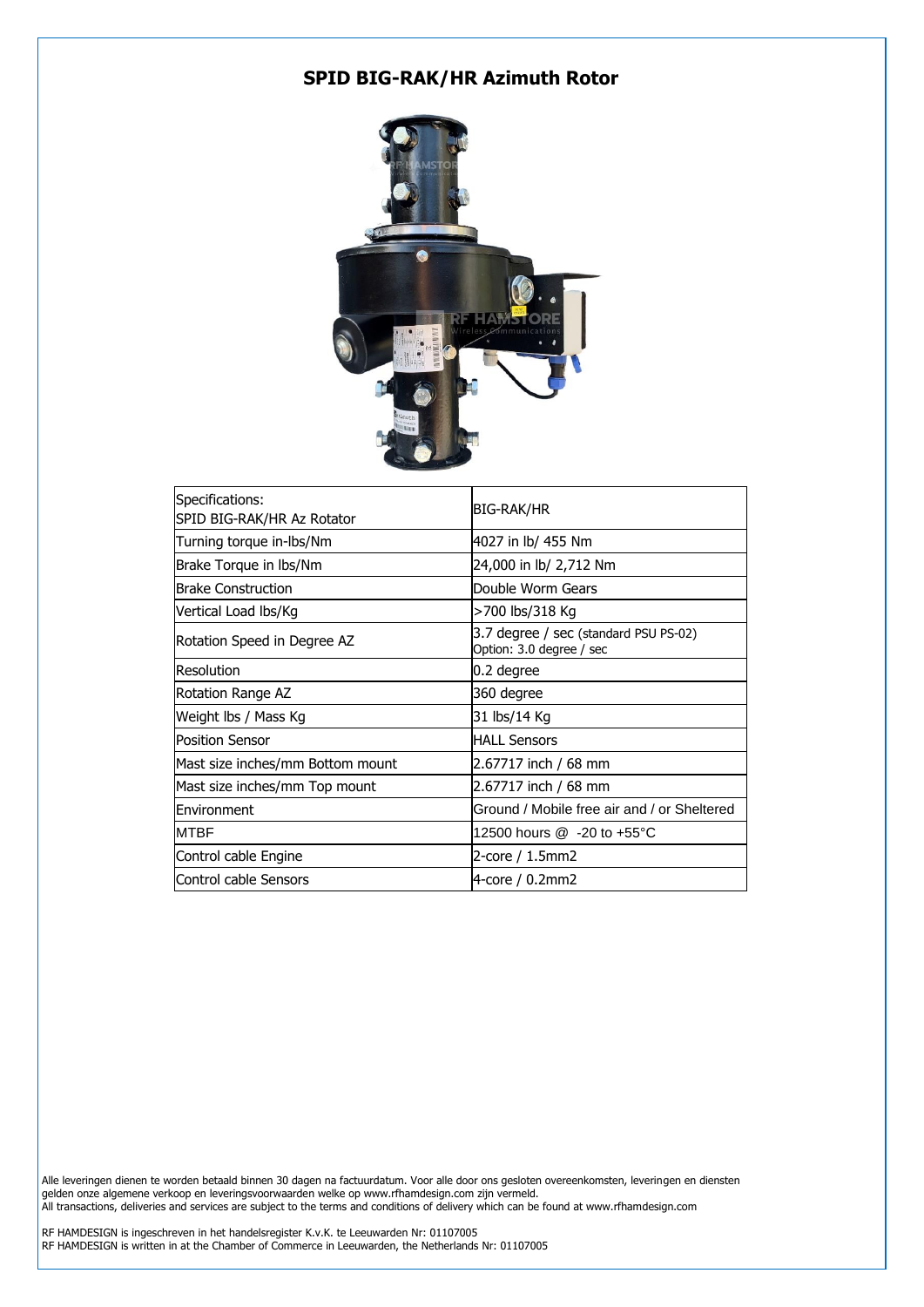# **SPID Power Supply Module, PS-02**



### **This Module, PS-02 is a Dual Voltage PSU which should be connected to MD-02**

Standard build in is a 15Volt / 10A and a 22Volt / 22A Power Supply unit It can be easy placed at the MD-02, same dimensions as MD-02



| Specifications:<br>SPID PS-02 power supply |                                             |  |  |
|--------------------------------------------|---------------------------------------------|--|--|
| AC input                                   | 50/60Hz - 100-240VAC                        |  |  |
| <b>Dimensions</b>                          | Desk top housing (386x310x70mm)             |  |  |
| Weight lbs / Mass Kg                       | $ 12,4$ lbs / 5,6 Kg                        |  |  |
| Environment                                | Ground / Mobile free air and / or Sheltered |  |  |
| <b>MTBF</b>                                | 32000 hours @ -20 to +55°C                  |  |  |
| Delivered incl                             | Connectors and mains cable                  |  |  |

Alle leveringen dienen te worden betaald binnen 30 dagen na factuurdatum. Voor alle door ons gesloten overeenkomsten, leveringen en diensten gelden onze algemene verkoop en leveringsvoorwaarden welke op www.rfhamdesign.com zijn vermeld. All transactions, deliveries and services are subject to the terms and conditions of delivery which can be found at www.rfhamdesign.com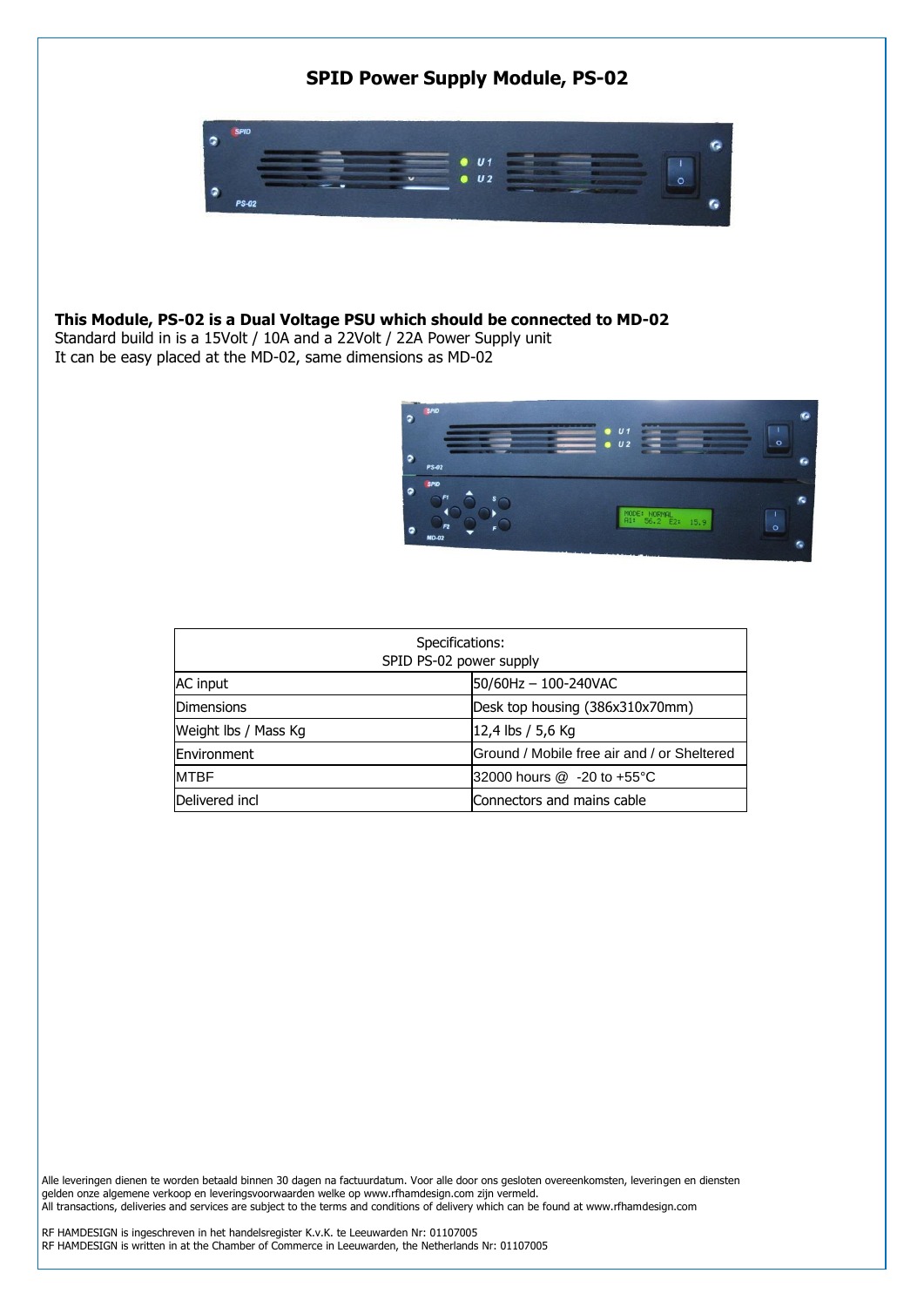

Alle leveringen dienen te worden betaald binnen 30 dagen na factuurdatum. Voor alle door ons gesloten overeenkomsten, leveringen en diensten gelden onze algemene verkoop en leveringsvoorwaarden welke op www.rfhamdesign.com zijn vermeld. All transactions, deliveries and services are subject to the terms and conditions of delivery which can be found at www.rfhamdesign.com